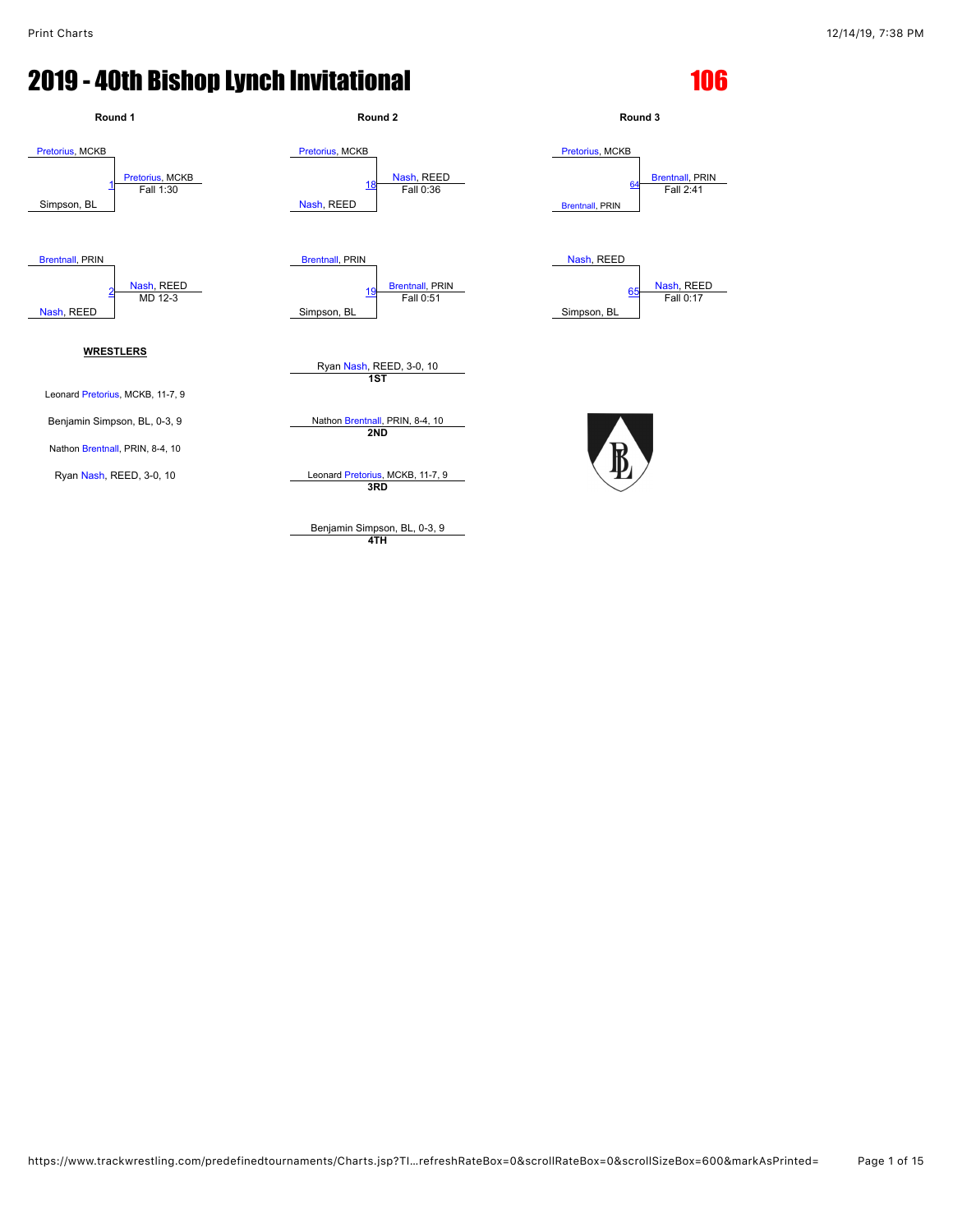

**4TH**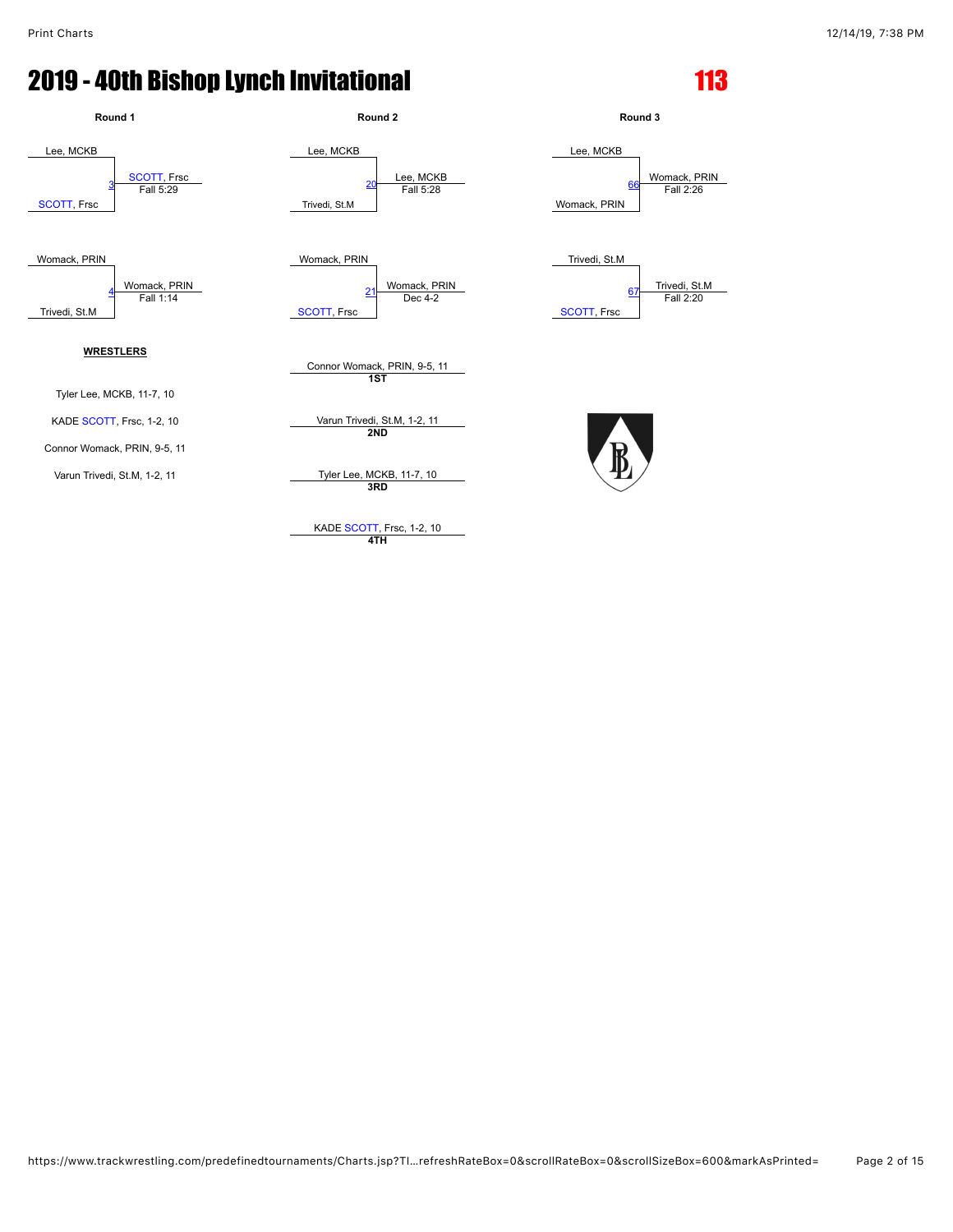

**4TH**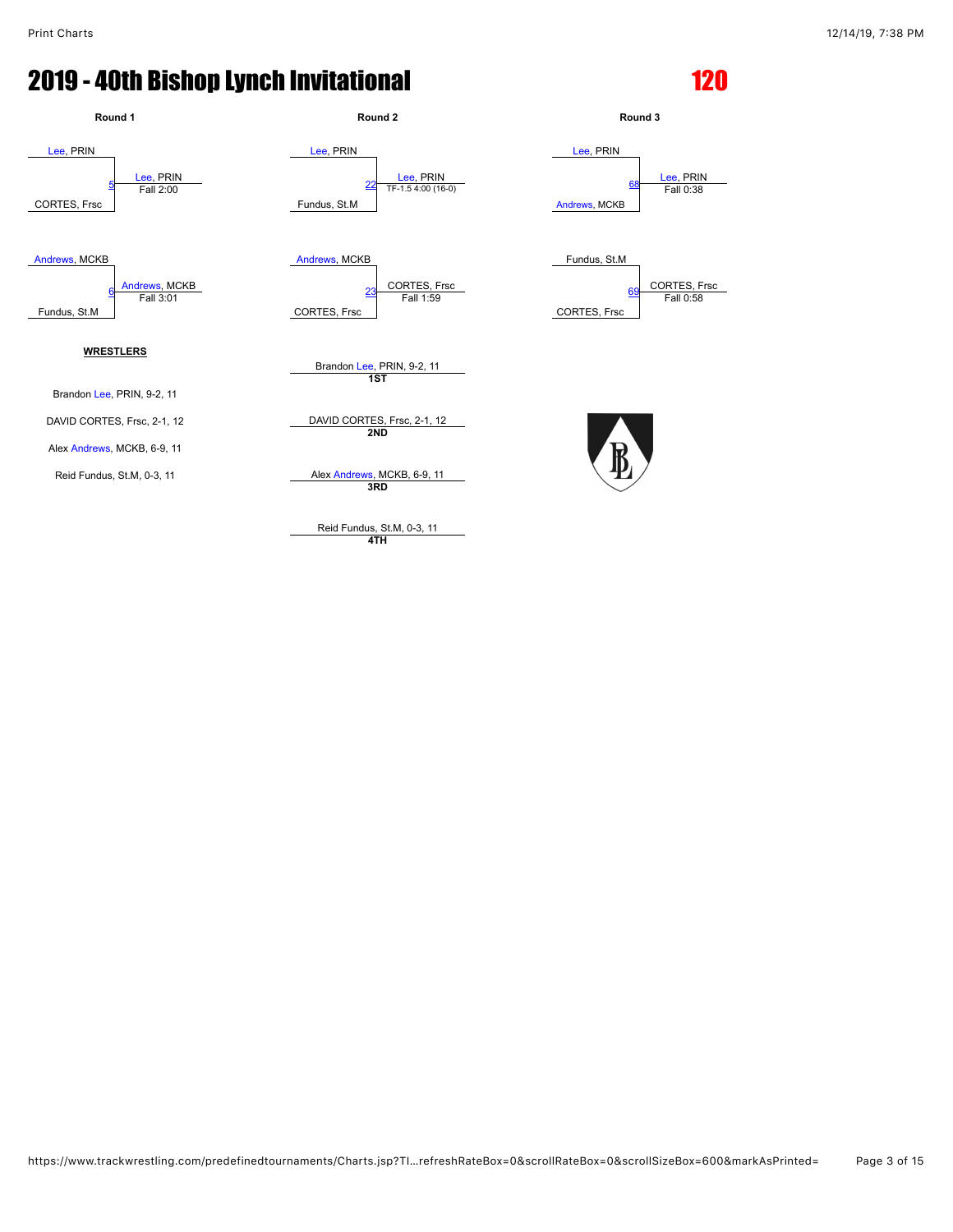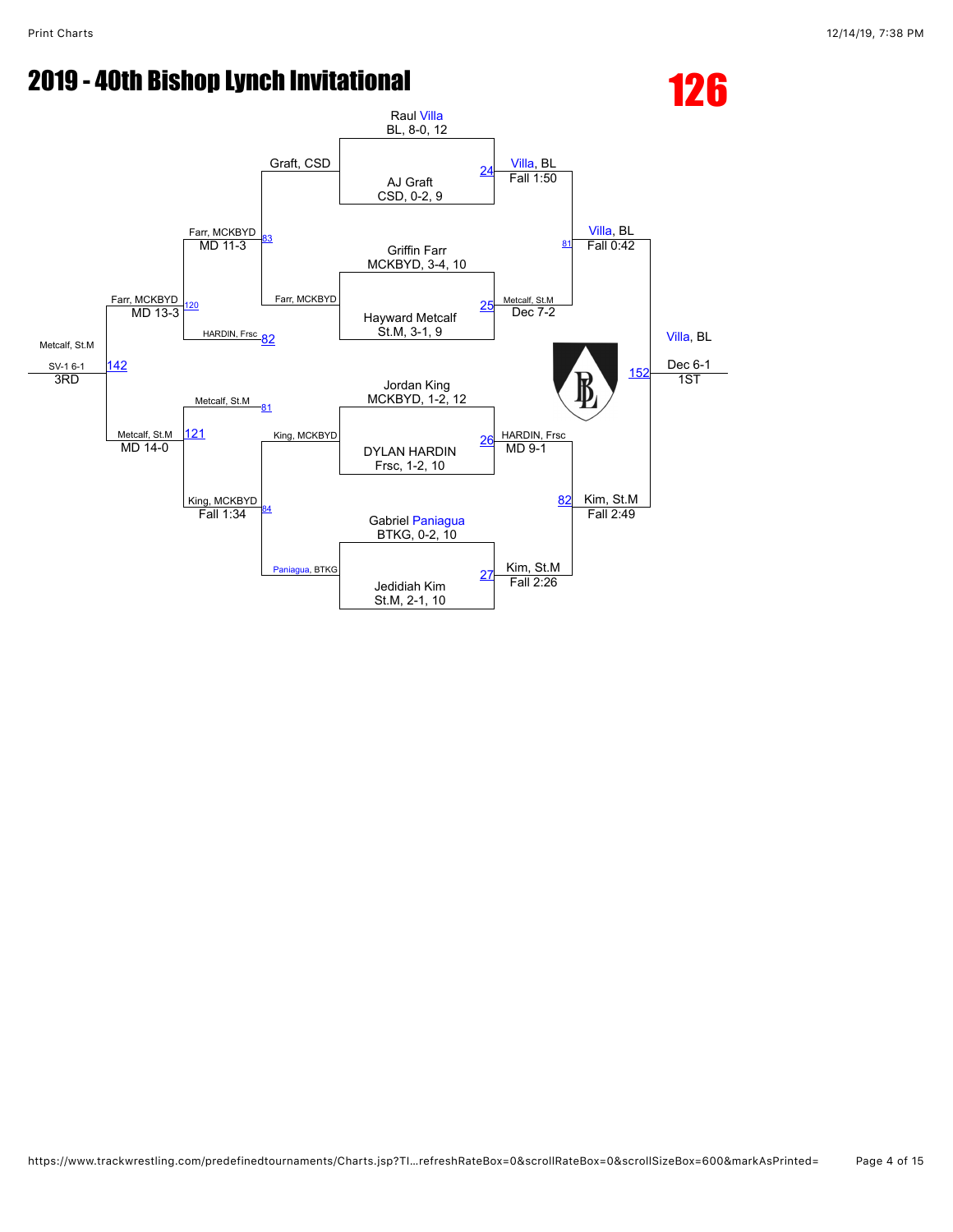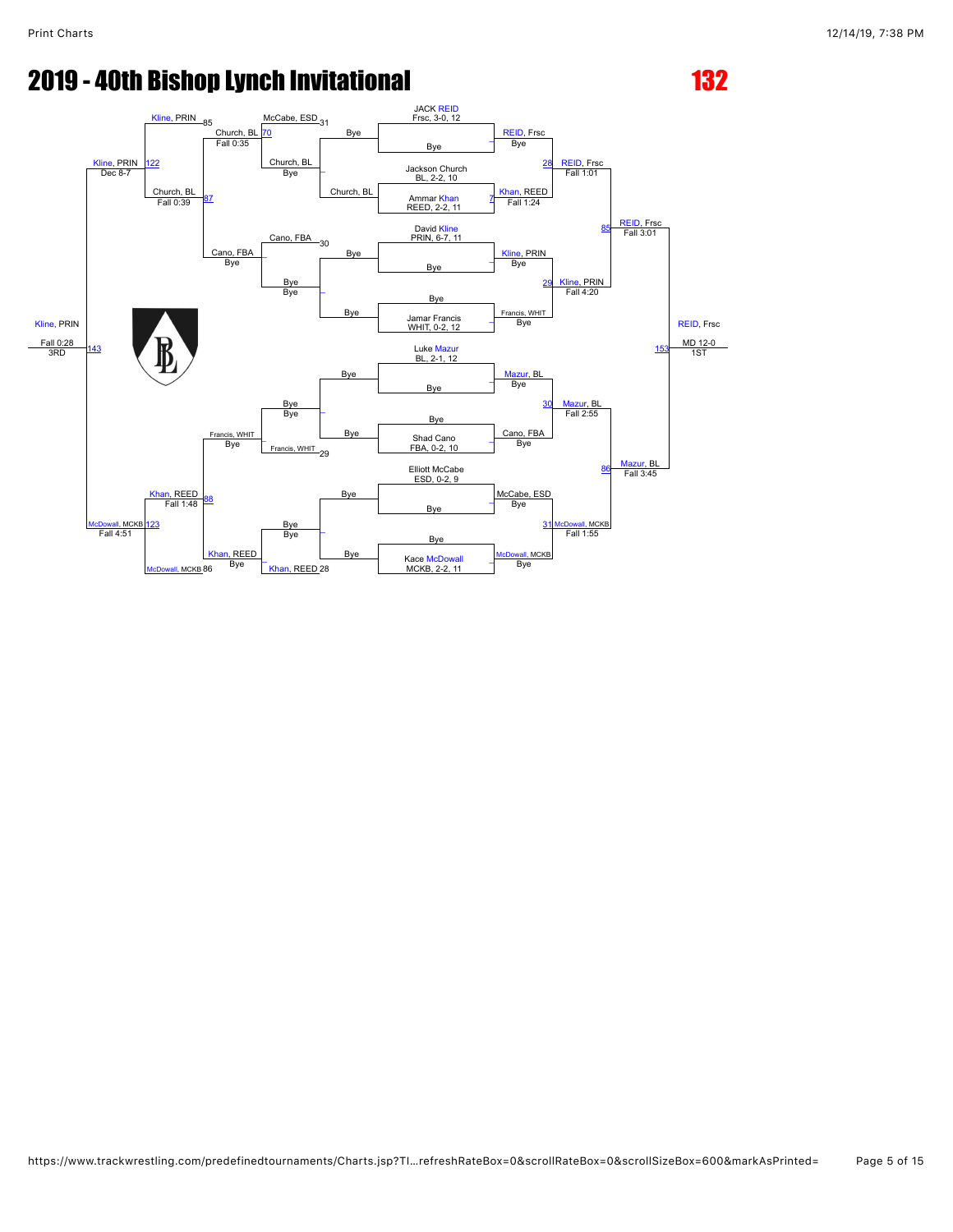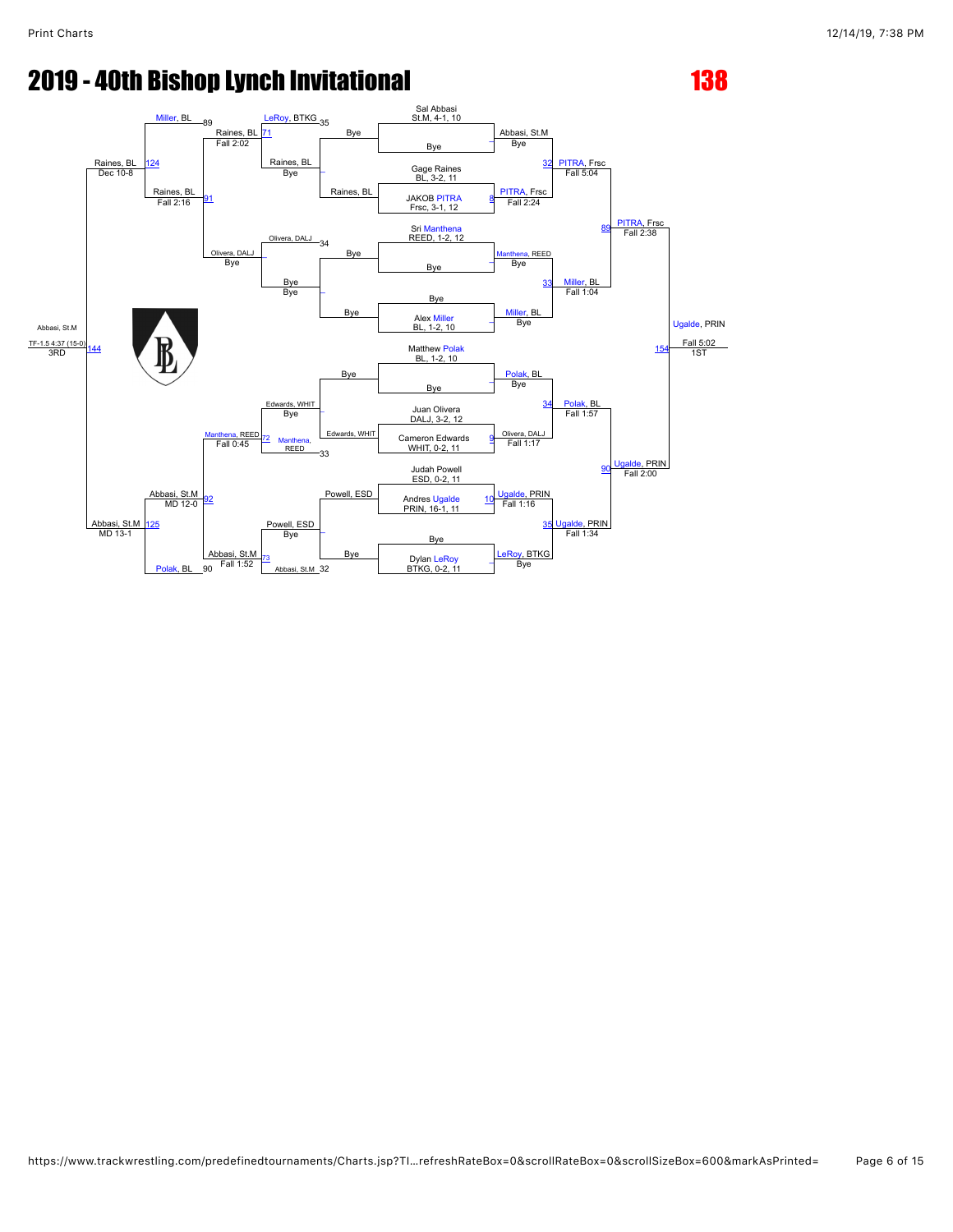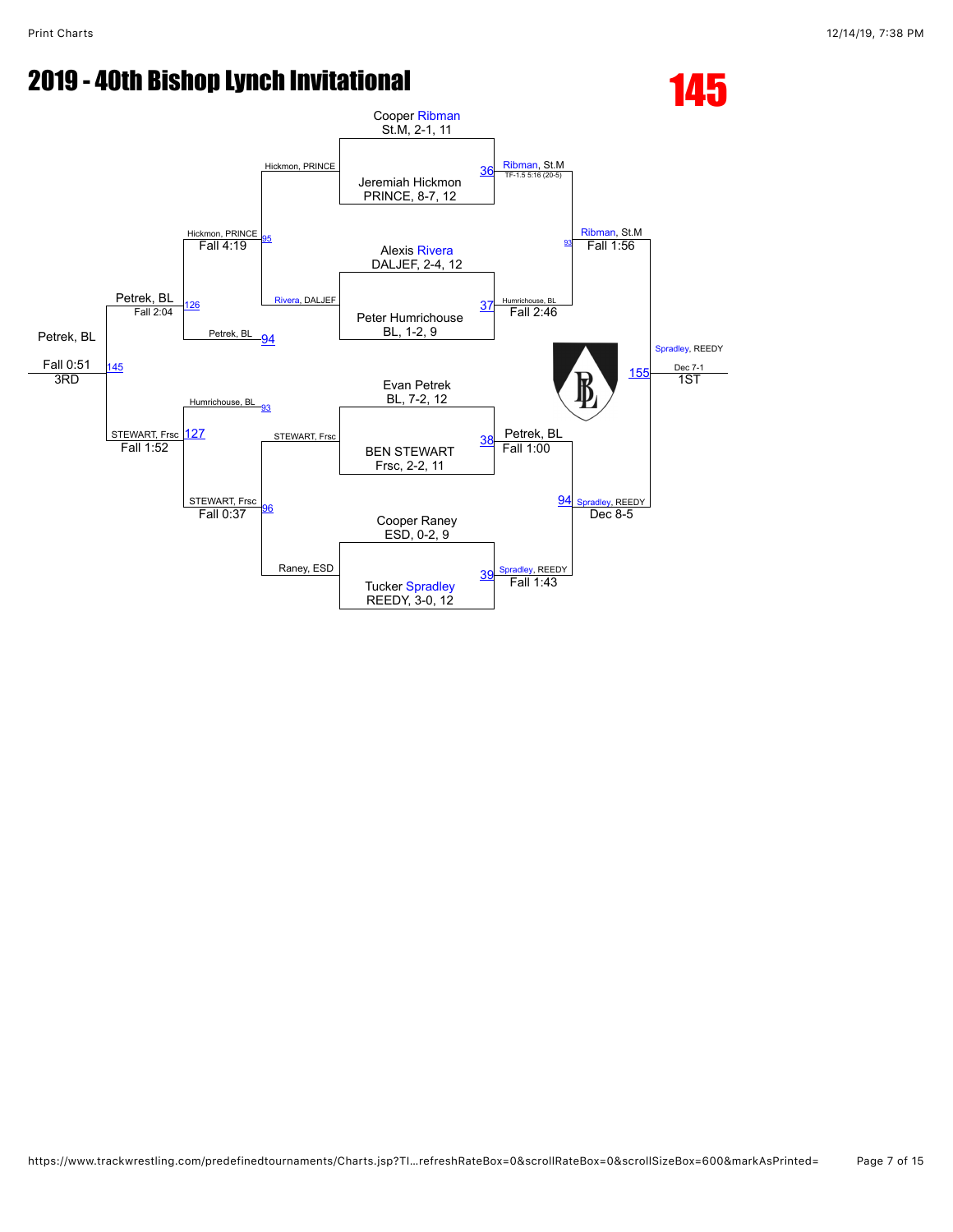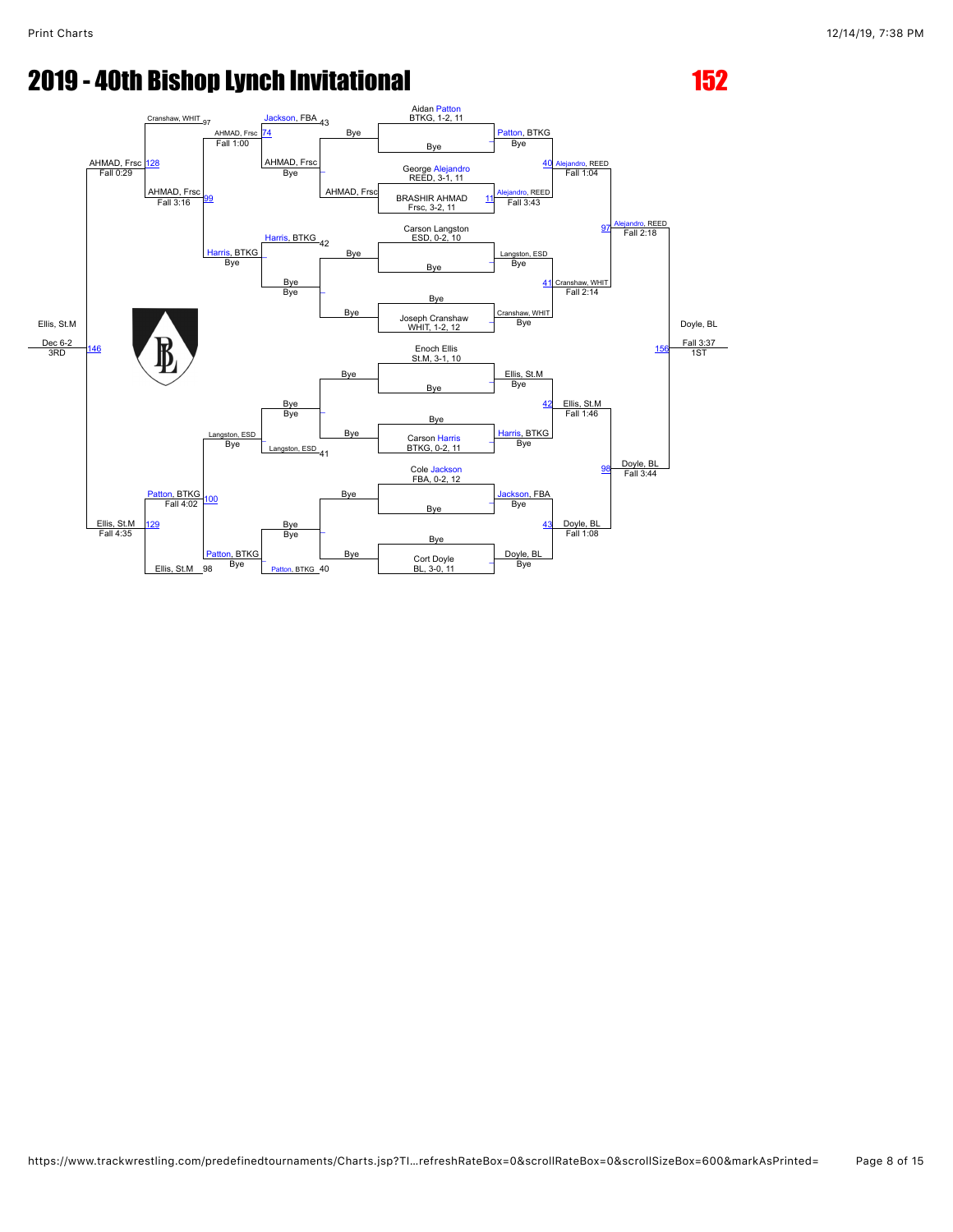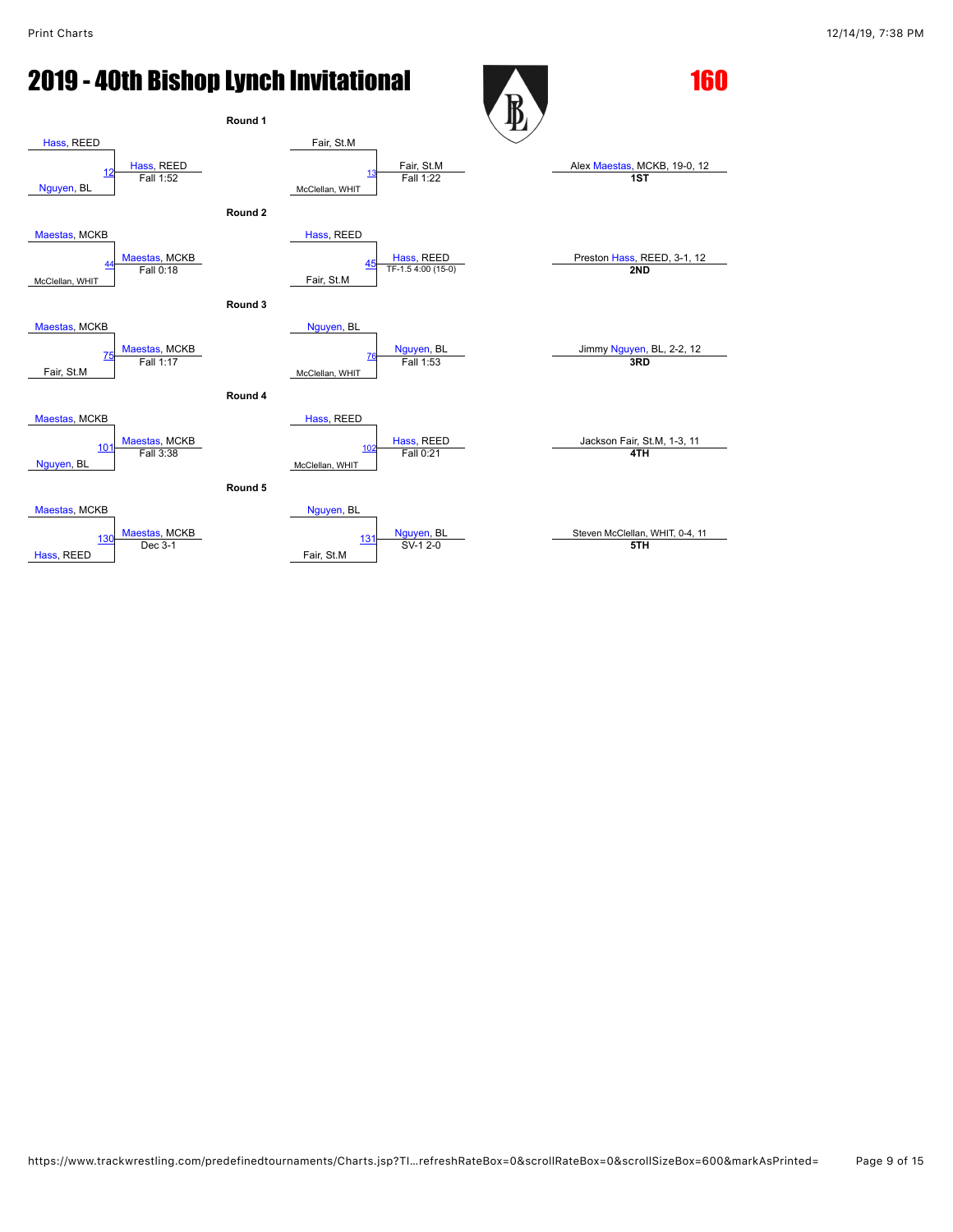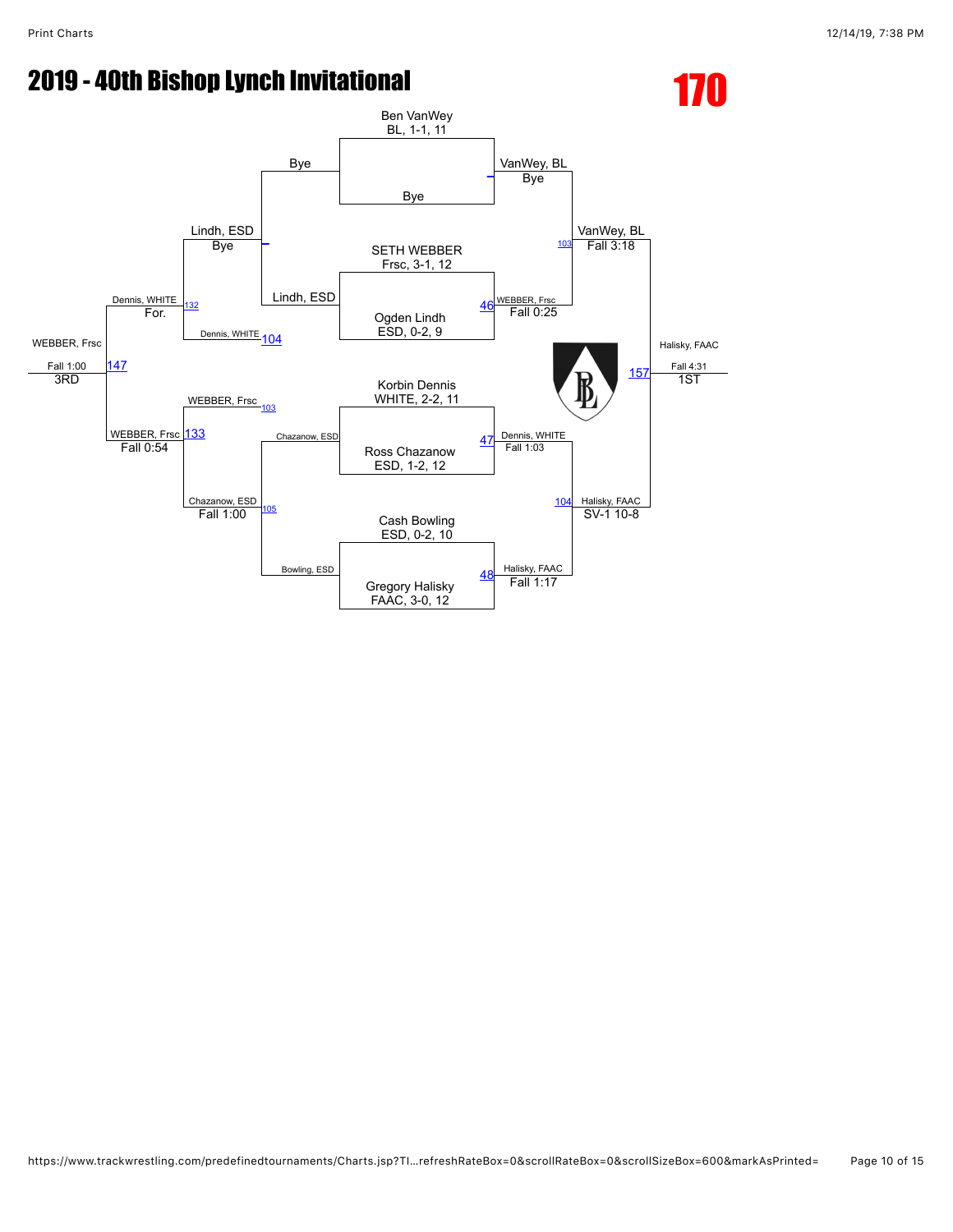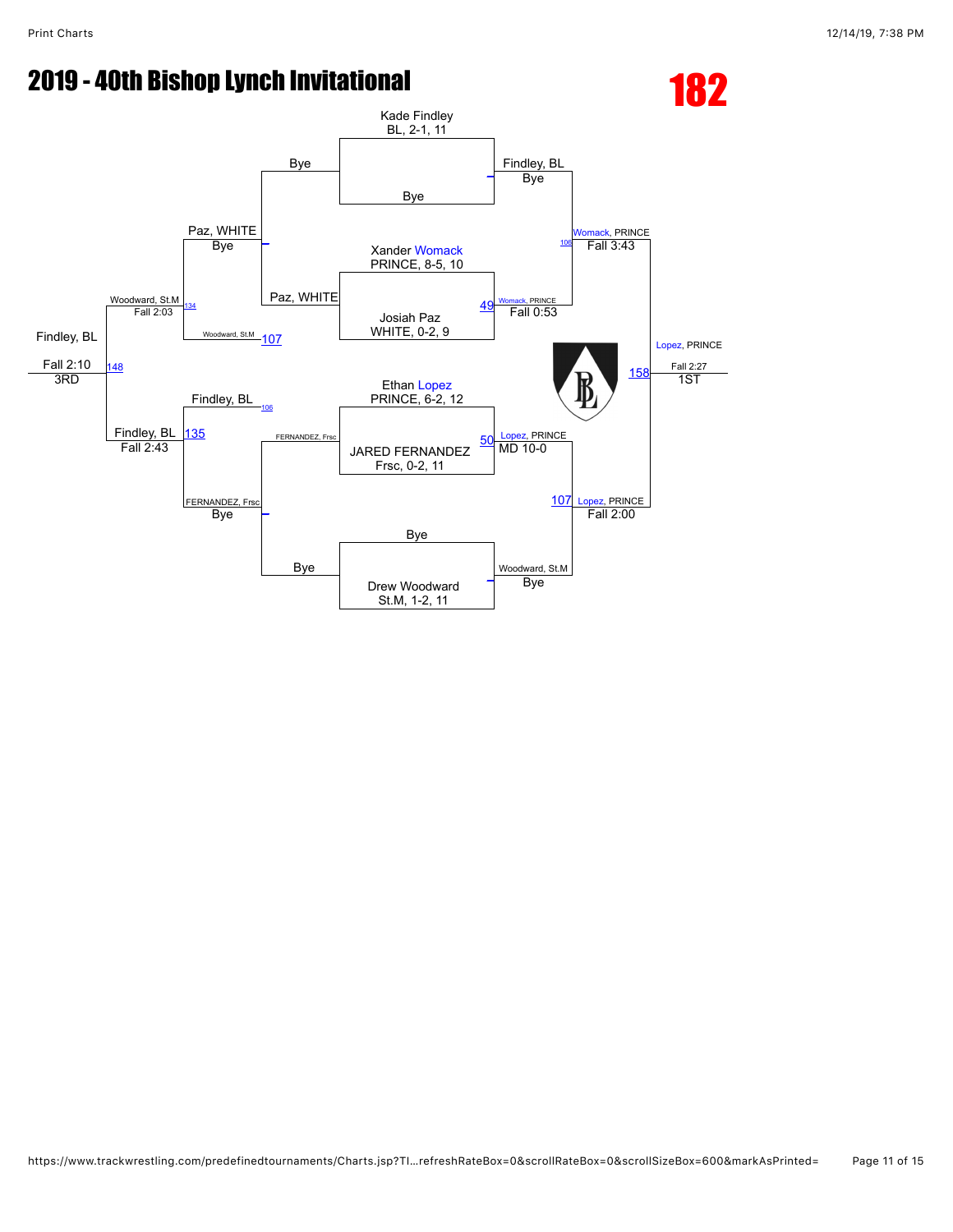Johnson, SPRU Fall 1:41<br>3RD Johnson, SPRL<br>Fall 2:17 <sup>3</sup>WEDGEWORTH Frsc<br>Frsc<br>Fall 1:41 Renteria, BL Bye Nick <mark>[Soto](javascript:viewProfile(1536606096))</mark><br>MCKB, 17-1, 12 , MCKB <mark>[Soto](javascript:viewProfile(1536606096)), MCKB</mark><br>Fall 0:48 [Soto,](javascript:viewProfile(1536606096)) MCKB Fall 1:09 [Soto](javascript:viewProfile(1536606096)), MCKB Fall 2:58 1ST [136](javascript:openBoutSheet(25,) [77](javascript:openBoutSheet(18,) Bye — пасти на процести в процести на программатически программатически программатически просторона и на просторон<br>Гадительности программатических программатических программатических программатических программатических социац VEDGEWORTH <mark>Frsc [\\_](javascript:openBoutSheet(10,)\_\_\_\_</mark><br>Bye WEDGEWORTH, Frsc By<sub>e</sub> CARVARIS WEDGEWORTH [51](javascript:openBoutSheet(9,)<br>Frsc. 2-2. 10  $F$ all 2:17  $F$ <sub>rsc</sub>,  $F$ <sub>rsc</sub>,  $F$ <sub>rsc</sub>,  $F$ <sub>rsc</sub>,  $F$ <sub>rsc</sub>,  $F$ <sub>rsc</sub>,  $F$ <sub>rsc</sub>,  $F$ <sub>rsc</sub>,  $F$ <sub>rsc</sub>,  $F$ <sub>rsc</sub>,  $F$ <sub>rsc</sub>,  $F$ <sub>rsc</sub>,  $F$ <sub>rsc</sub>,  $F$ <sub>rsc</sub>,  $F$ <sub>rsc</sub>,  $F$ <sub>rsc</sub>,  $F$ <sub>rsc</sub>,  $F$ <sub>rsc</sub>,  $F$ <sub>rsc</sub>,  $F$ <sub>rsc</sub>,  $F$ <sub>rsc</sub>, WEDGEWORTH  $F^{\text{RSE}}_{\text{Fall 0:36}}$  [110](javascript:openBoutSheet(23,) Huggins, ESD Fall 1:49 Eli Huggins [14](javascript:openBoutSheet(2,)<br>
Eli Huggins 14<br>
ESD, 2-2, 10 [Jackson,](javascript:viewProfile(186137135)) BTKG 53 Johan Acevedo [108](javascript:openBoutSheet(17,) WHIT, 0-2, 12 <mark>son,</mark> BTKG<br>Bye Bye Acevedo, WHIT Bye  $\frac{B}{B}$  Bye  $\frac{B}{B}$   $\frac{B}{B}$   $\frac{B}{B}$   $\frac{B}{B}$   $\frac{B}{B}$ Bye<br>Bye Bye Bye [52](javascript:openBoutSheet(11,) Johnson, SPRU<br>Fall 0:58 Bye **Bye** Bye SPRI [159](javascript:openBoutSheet(28,) Laqunn Johnson SPRU, 3-1, 10  $\overline{a}$ Bye Bye **[149](javascript:openBoutSheet(27,) MM NUMBER Ellis St.M, 2-2, 10** Bye Ellis, St.M Ellis, St.M Fall 1:01 Ellis, St.M<br>Fall 1:23 Huggins, ESD Fall 4:03 evedo, WHIT Bye  $\overline{a}$  $\overline{\phantom{a}}$ **By** B<sub>v</sub> [53](javascript:openBoutSheet(13,) Bye **Bye** Bye BTKG thall, PRIN Acevedo, WHIT 52 Alex [Jackson](javascript:viewProfile(186137135))<br>Bye Acevedo, WHIT Bye [109](javascript:openBoutSheet(20,) Bye Beau Renteria BL, 0-2, 10 [111](javascript:openBoutSheet(24,) Bye Bye Renteria, BL Dec 11-9 Bye [137](javascript:openBoutSheet(26,) Bye Bye [54](javascript:openBoutSheet(15,) [Brentnall](javascript:viewProfile(627255132)), PRIN Fall 1:23  $\begin{array}{|c|c|c|c|c|}\n\hline\n\end{array}$  Bye  $\begin{array}{|c|c|c|c|}\n\hline\n\end{array}$  Bye Ellis, St.M., 109 Huggins, ESD Bye <mark>itnall,</mark> PRIN<br>Bye Fall 3:18 Huggins, ESD 51 Cain [Brentnall](javascript:viewProfile(627255132))<br>109 Bye Huggins, ESD 51 PRIN, 12-2, 11 Bye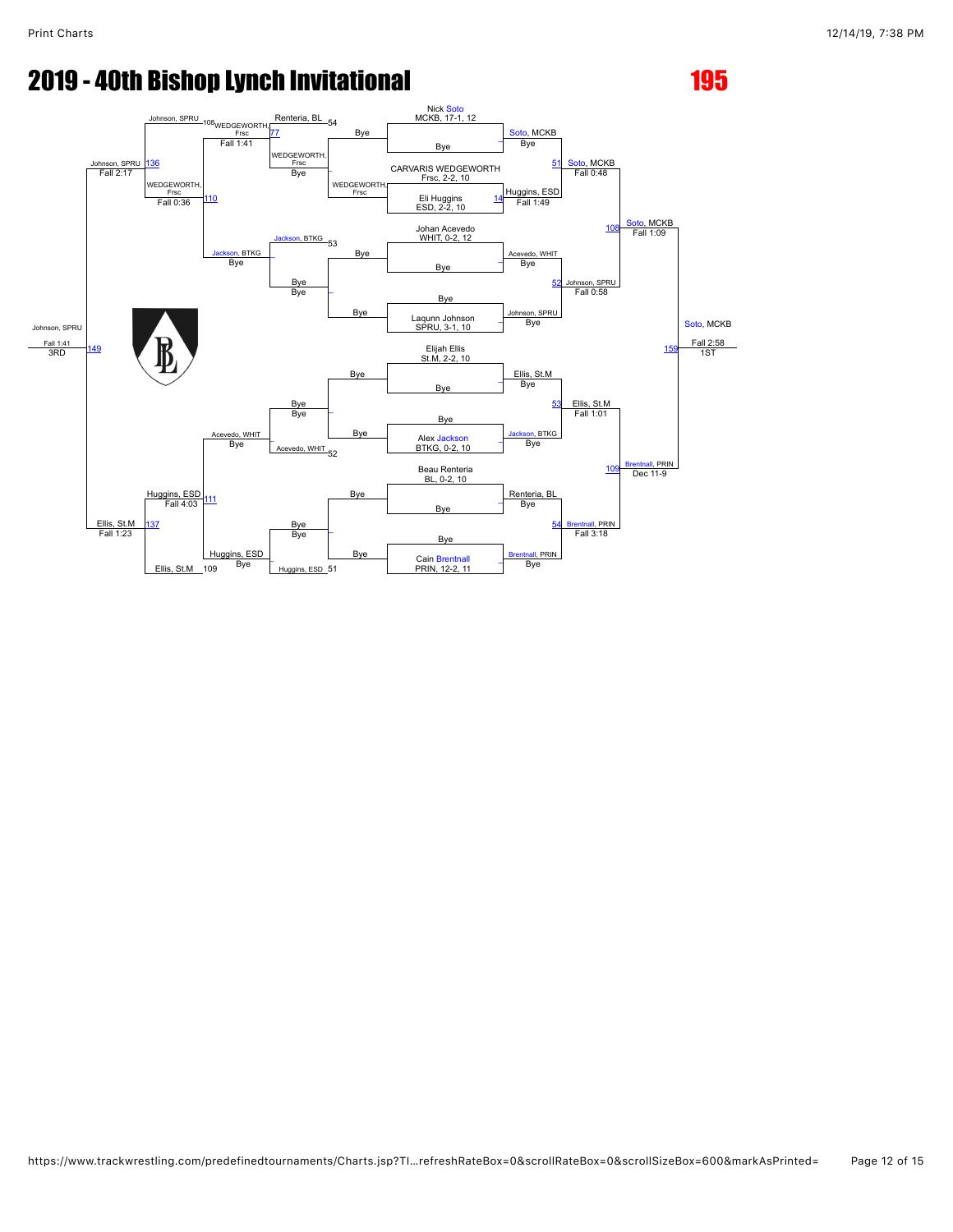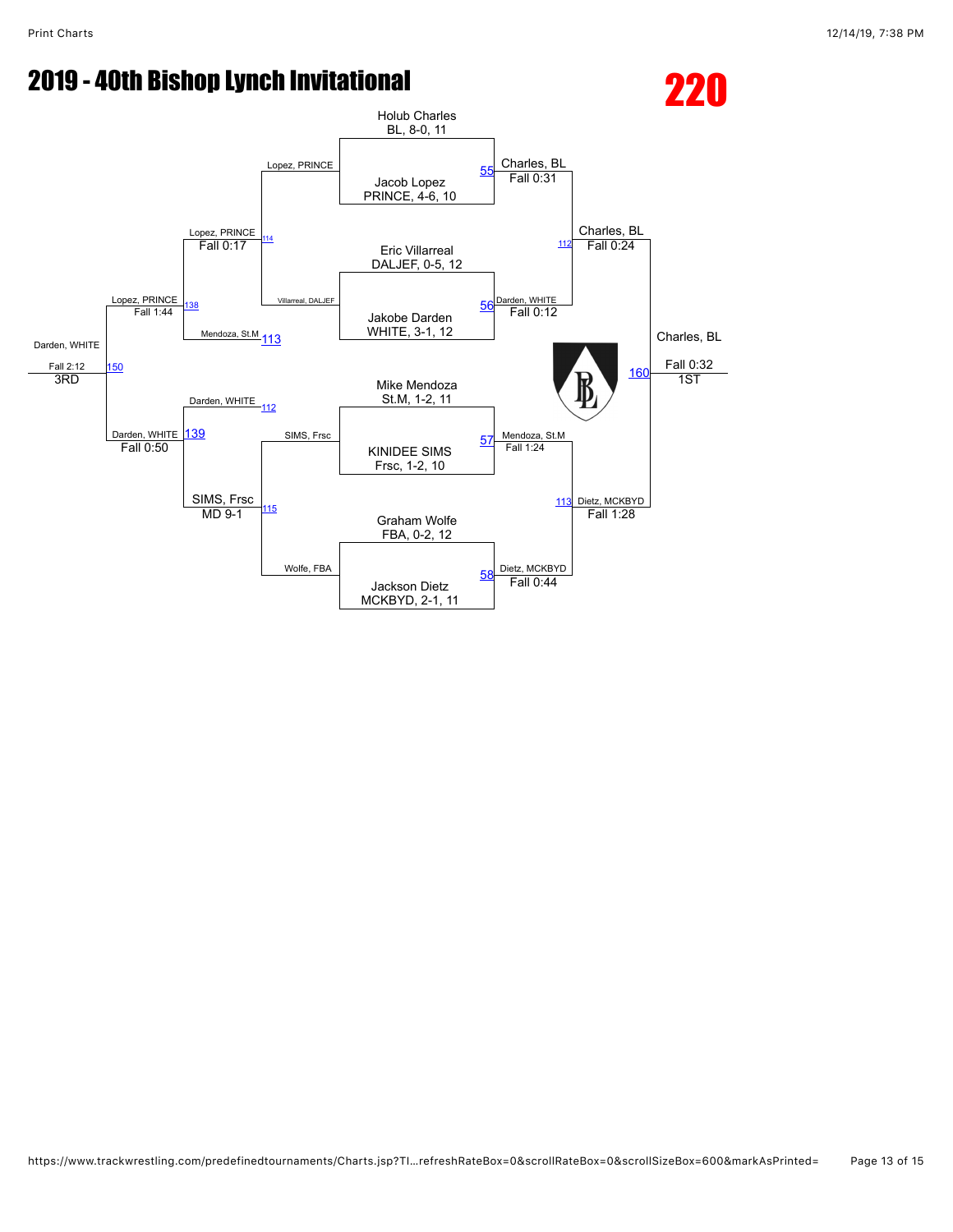